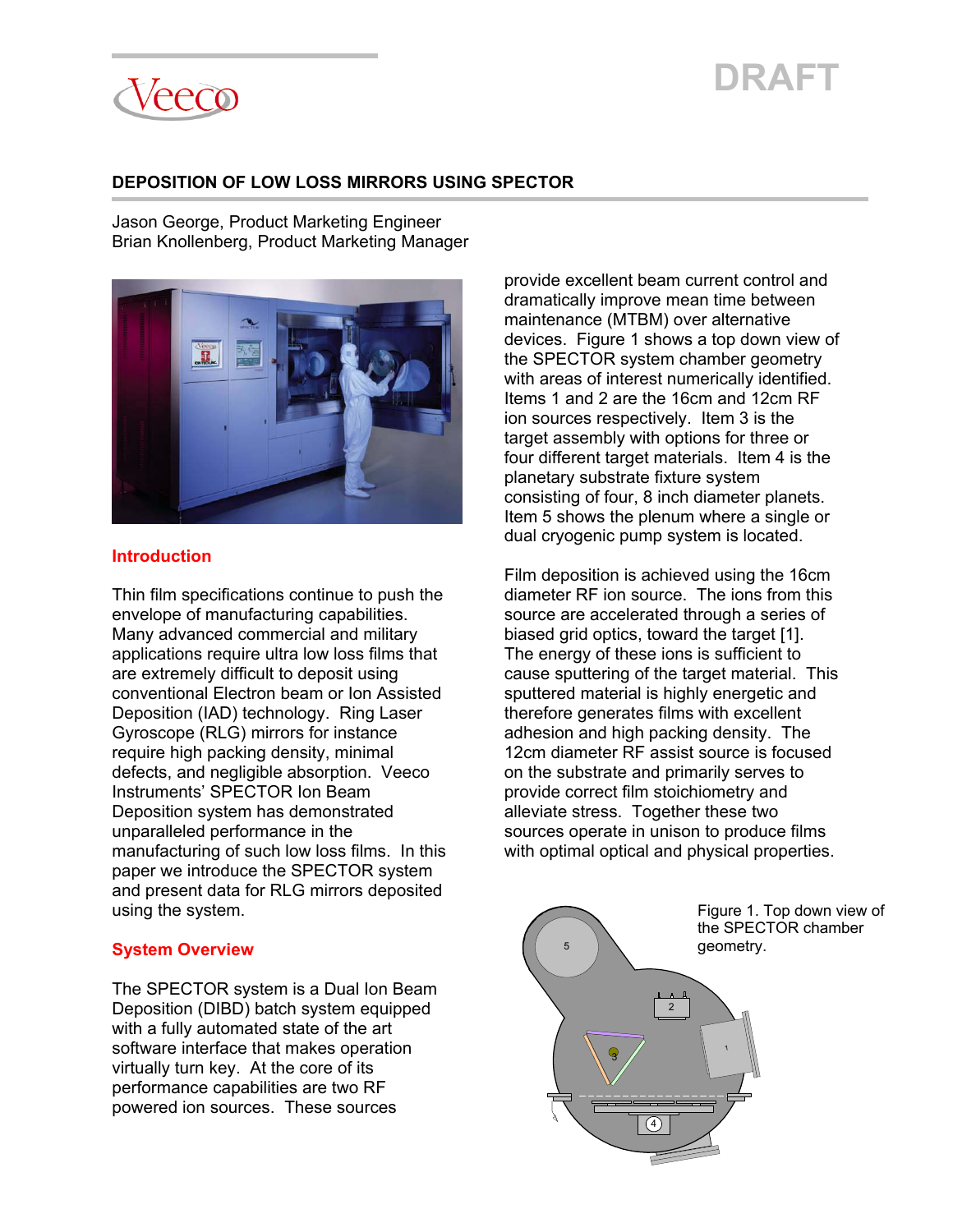#### **SAMPLE APPLICATION**

Low loss mirrors are crucial components of Ring Laser Gyroscopes (RLGs) used for inertial navigation systems. The cavity of the gyroscope takes the form of an equilateral triangle. The He/Ne laser cavity has two circulating beams, one rotating in a clockwise direction and the other in a counter-clockwise direction. Mirrors are placed at the corners of the triangle with one mirror designed to transmit approximately 1% of the light. The two emerging beams from this mirror are combined to form an interference pattern, which is modulated by a beat frequency proportional to the rate of rotation. Spectral scatter from the low loss mirror surface substantially impacts the RLG system performance. The degree of scatter is a major contributor to a phenomenon termed 'lock-in'. Lock in occurs when the rotation rate is small leading to the frequency difference between the clockwise and counter-clockwise beams becoming remote. The effect is due to the interaction of the two beams, when upon reflection, a small amount of light is scattered back into the oppositely traveling beam. When the frequency difference becomes too small the counter propagating beams lock together giving a beat frequency of zero, thus showing no change in rotation when in reality there is. Another performance limitation for the RLG system is absorption. Absorption needs to be minimized in order

to achieve the best possible signal to noise ratio. In addition, the lower the absorption the higher the level of finesse that is attainable for the mirrors. For these reasons the mirrors must be manufactured with extremely low defects and losses to optimize the performance of the RLG ystem. s

### **LOW LOSS MIRROR DESIGN**

To support the optical geometry and HeNe angle. The materials used for deposition are  $SiO<sub>2</sub>$ , Ta, or Ti. The reactive targets are used to produce the desired high refractive LASER frequency of choice, the optical thickness of the RLG mirrors are designed to provide a maximum reflection at 632.8nm S-polarization with a 45-degree incident index oxides, namely  $Ta<sub>2</sub>O<sub>5</sub>$  or TiO<sub>2</sub>. Figure 2 shows the theoretical spectral shape mirror designed with  $SiO<sub>2</sub>$  and Ta<sub>2</sub>O<sub>5</sub>.

(sample ID's 1758 & 1790) and another set 1675). Both sets of mirrors used the same number of layers in order to show direct comparisons. Overall losses and surface roughness measurements were performed on both sets of samples. One set of two mirrors was produced using quarter-wave stacks of  $SiO<sub>2</sub>$  and Ta<sub>2</sub>O<sub>5</sub> of two was produced using quarter-wave stacks of  $SiO<sub>2</sub>$  and TiO<sub>2</sub> (sample ID's 1674 &



Figure 2. Theoretical spectral shape of RLG mirror deposited with  $SiO<sub>2</sub>$  and Ta<sub>2</sub>O<sub>5</sub>.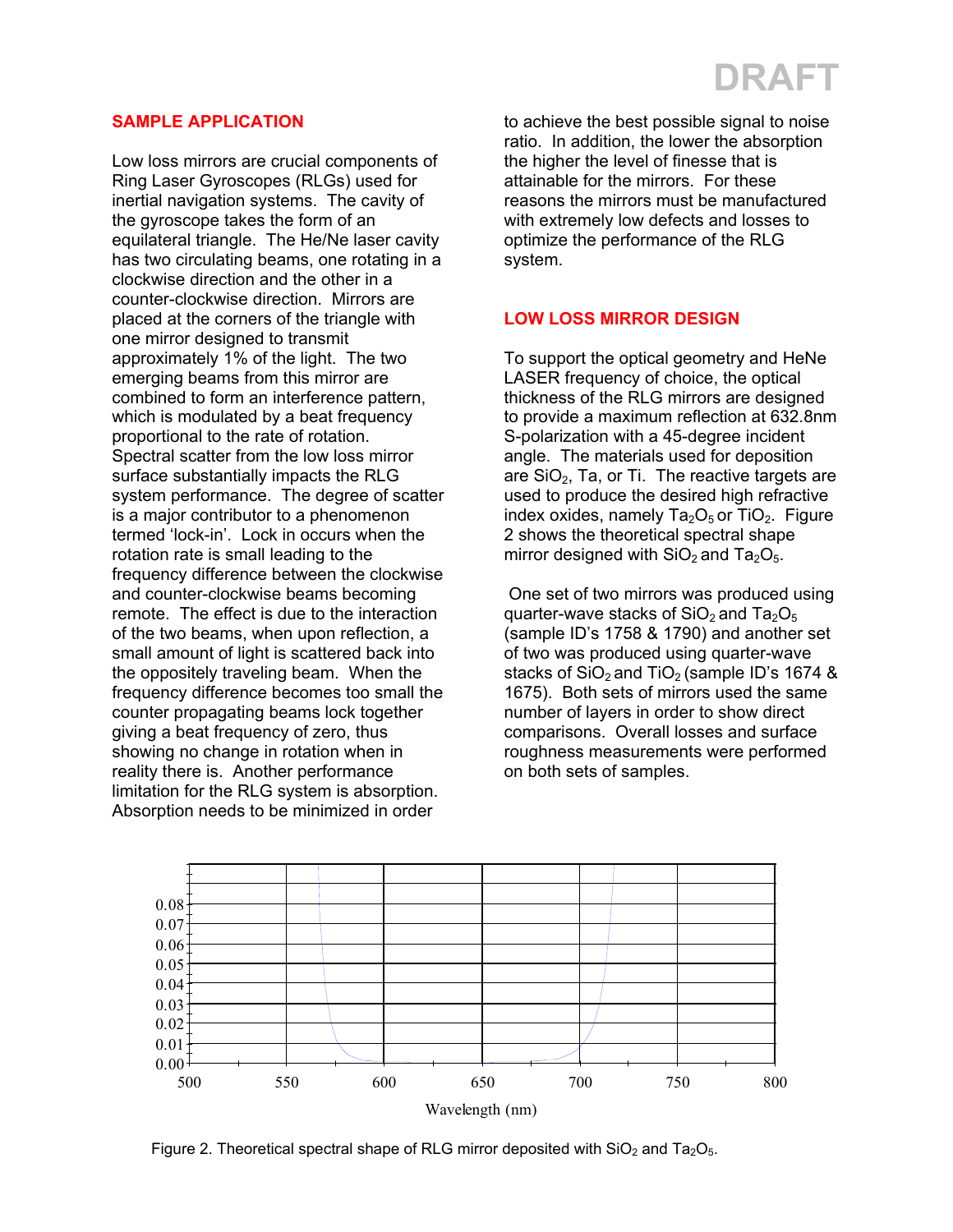#### **Process Preparation**

Clean substrates and a low particle density manufacturing environment are critical to successfully produce low loss low defect films. Particles within the films cause growth defects, which in turn exacerbate light scatter and negatively impact overall loss. For this reason the SPECTOR system was operated in a class 100 cleanroom where all samples were washed using a spin cleaner and high purity isopropyl alcohol. Once clean, the substrates are blown off with a dry nitrogen gun equipped with a 0.2-micron filter and static neutralizer. This eliminates the surface charge on the substrate thereby reducing electrostatic attraction of nearby particles. Lastly, special care is taken in preparing the vacuum chamber for low particle generation as an added step to minimize in-situ substrate contamination.

#### **Results**

#### Loss Measurement

The exceptionally high reflectance of these mirrors requires use of special loss measurement metrology. Total loss and transmission values were determined using laser cavity ring-down. In addition, surface scatter measurements were performed using the total integrated scatter technique. The cavity ring-down method is a technique that measures the time rate of decay of a light pulse trapped in an optical cavity.

The optical cavity is comprised of two or more highly reflective mirrors. As the light bounces back and forth inside of the cavity a small portion is transmitted through each mirror. This transmitted light is monitored at one of the mirrors as a function of time. The resulting exponential signal decay (I) can be expressed as

 $I = I_0 exp^{[-(1-R) \text{tc/2L}]}$ 

Where  $(I_0)$  is the initial signal magnitude,  $(1-I_0)$ R) is the cumulative transmission through



Figure 3. Simplified Optical Schematic of the reference and Sample Cavity Ring-Down Systems Used to Determine Loss.

the mirrors assuming no absorption or scatter, (t) is time, (c) is the speed of light, and (L) is the cavity length. In order to measure the total losses of a sample, the first step is to measure its transmission at a 45-degree incident angle s-polarization. Next, two standardized mirrors, of known optical properties, are used to characterize the total loss of a reference cavity (refer to the upper schematic depicted in Figure 3). Lastly, the sample mirror is introduced into the cavity as shown in the lower schematic of Figure 3. Although the geometry of the cavity is different than the reference, the total cavity length is the same and thus associated losses are constant. The total decay time is then re-measured. Subtracting out the total loss of the reference cavity, the transmission loss of the sample mirror, and the surface scatter, gives the absorption of the sample. More detailed reviews of the technique are available in [2-4]. Figure 4 shows the actual signal decay profiles from the reference cavity and the cavity with sample ID # 1758 installed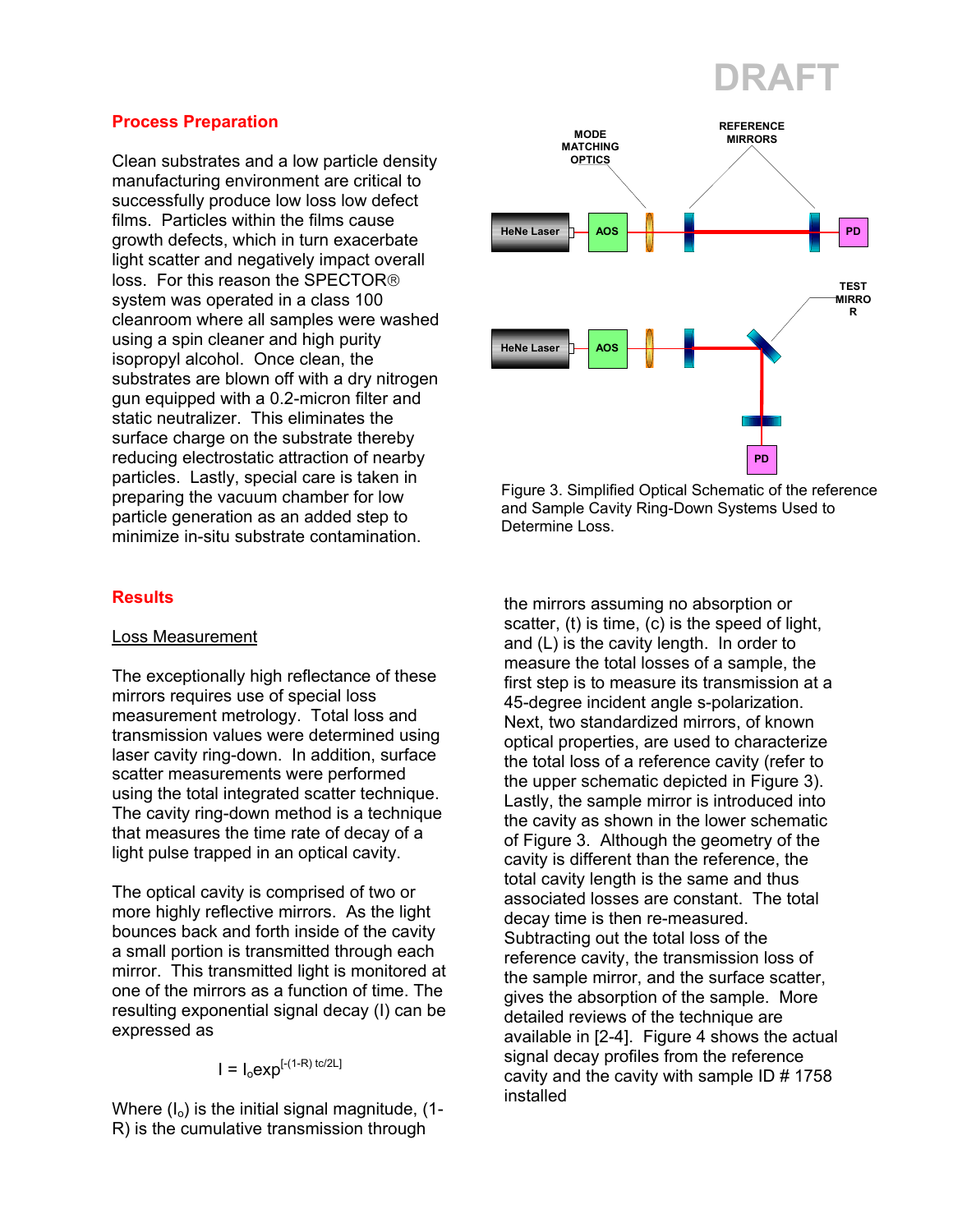

Figure 4. Cavity Ring-Down Decay Signature of Reference and Sample Cavity.

Final results for all samples are shown below in parts per million (ppm):

| Sample ID | <b>Materials</b>                  | Total Loss | Transmission | <b>Scatter</b> | <b>Absorption</b> |
|-----------|-----------------------------------|------------|--------------|----------------|-------------------|
| 1758      | $SiO2$ Ta <sub>2</sub> $O5$       |            | 3.9          | 0.8            | 3.1               |
| 1790      | $SiO2$ Ta <sub>2</sub> $O5$       | 8.5        | 3.9          | 0.9            | 3.6               |
| 1674      | SiO <sub>2</sub> TiO <sub>2</sub> | 20.8       | 17           | 11             | 18                |
| 1675      | SiO <sub>2</sub> TiO <sub>2</sub> | 24.1       | 1.5          | 11             | 21.5              |

Some important points to comment on are the observed differences in the total loss and transmissions between the mirrors deposited using  $Ta<sub>2</sub>O<sub>5</sub>$  versus TiO<sub>2</sub> for the high index material. The lower losses in the  $Ta_2O_5$  mirrors were expected due to the inherently higher losses of  $TiO<sub>2</sub>$  films and the associated differences in process conditions used for deposition. The lower transmission values of the  $TiO<sub>2</sub>$  mirrors was expected due to the higher  $TiO<sub>2</sub>$  index relative to  $Ta<sub>2</sub>O<sub>5</sub>$  resulting in a higher degree of reflection given the same number of quarter-wave stacks.

#### Surface Roughness

Rough surfaces typically indicate a higher degree of columnar growth and growth

nuclei whereas smooth surfaces tend to be characteristic of a dense microstructure and low defect densities. In order to accurately measure the surface profile of the deposited film; all mirrors were deposited on precharacterized, super-polished zerodur. This allowed us to compare the surface before and after coating. Figure 3 shows the resulting interferometer surface scans of sample #1790 (typical of all samples) before and after deposition. The surface roughness after deposition is within the error bars of the metrology, 0.52 Å versus